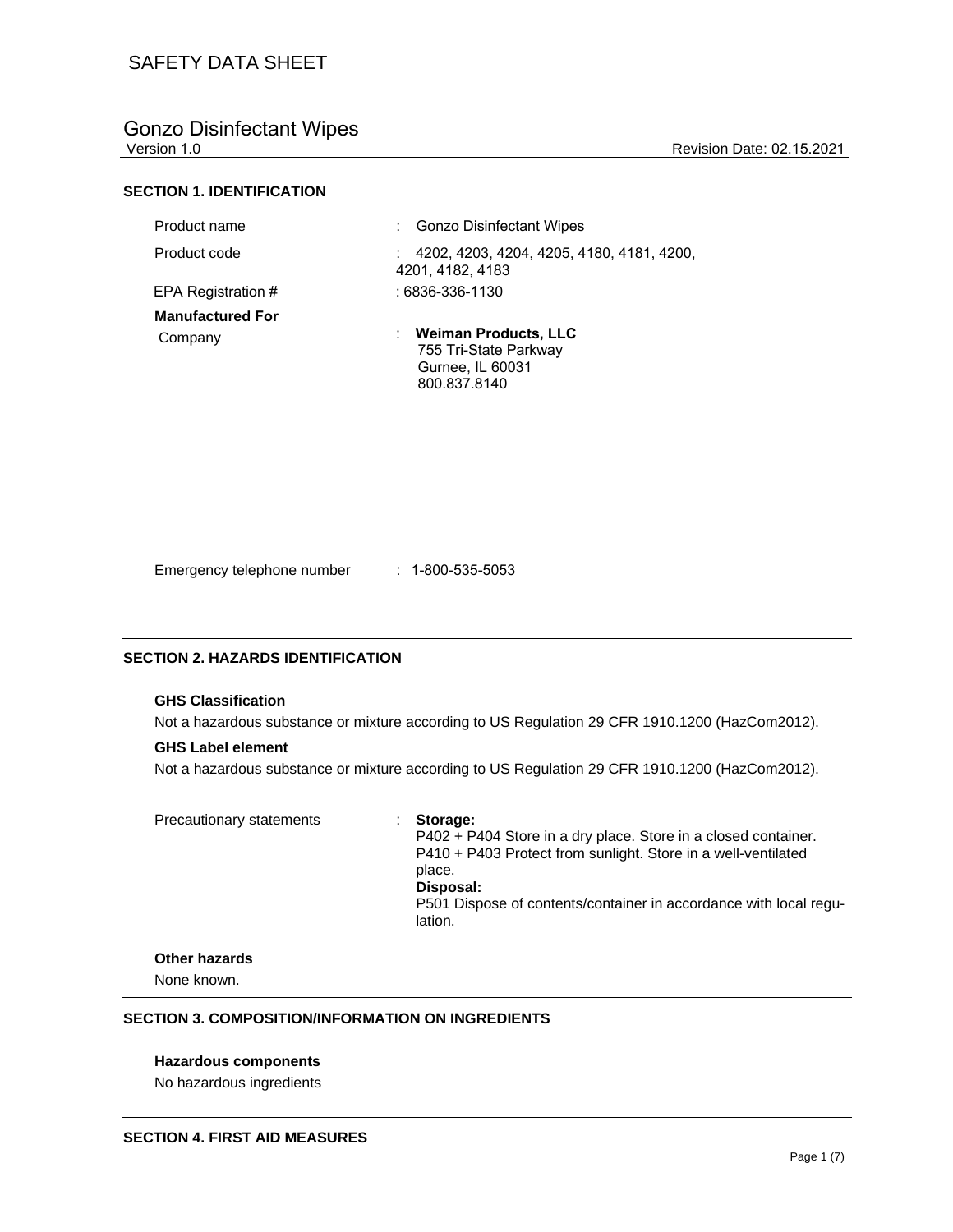| Version 1.0                                                    | Revision Date: 03.24.2020                                                                                                                                                     |
|----------------------------------------------------------------|-------------------------------------------------------------------------------------------------------------------------------------------------------------------------------|
| If inhaled                                                     | No special precautions required.                                                                                                                                              |
| In case of skin contact                                        | After contact with skin, wash immediately with plenty of soap and<br>water.<br>If skin irritation persists, call a physician.                                                 |
| In case of eye contact                                         | Immediately flush eye(s) with plenty of water.<br>If eye irritation persists, consult a specialist.                                                                           |
| If swallowed                                                   | If swallowed, do not induce vomiting - seek medical advice.<br>Immediately give large quantities of water to drink.<br>Never give anything by mouth to an unconscious person. |
| Most important symptoms and<br>effects, both acute and delayed | : No information available.                                                                                                                                                   |
| Notes to physician                                             | No information available.                                                                                                                                                     |

### **SECTION 5. FIREFIGHTING MEASURES**

| Suitable extinguishing media                     |   | Dry powder<br>Water spray<br>Foam                              |
|--------------------------------------------------|---|----------------------------------------------------------------|
| Specific hazards during firefighting             | ÷ | Heating or fire can release toxic gas.                         |
| Further information                              |   | Use water spray to cool unopened containers.                   |
| Special protective equipment for<br>firefighters |   | In the event of fire, wear self-contained breathing apparatus. |

# **SECTION 6. ACCIDENTAL RELEASE MEASURES**

| Personal precautions, protective |
|----------------------------------|
| equipment and emergency proce-   |
| dures                            |

Environmental precautions

| General advice                                             | : Prevent product from entering drains.                                             |
|------------------------------------------------------------|-------------------------------------------------------------------------------------|
| Methods and materials for con-<br>tainment and cleaning up | : Sweep up or vacuum up spillage and collect in suitable container<br>for disposal. |

# **SECTION 7. HANDLING AND STORAGE**

| Advice on safe handling     | : No special precautions required.       |
|-----------------------------|------------------------------------------|
| Conditions for safe storage | : Keep container tightly closed and dry. |

: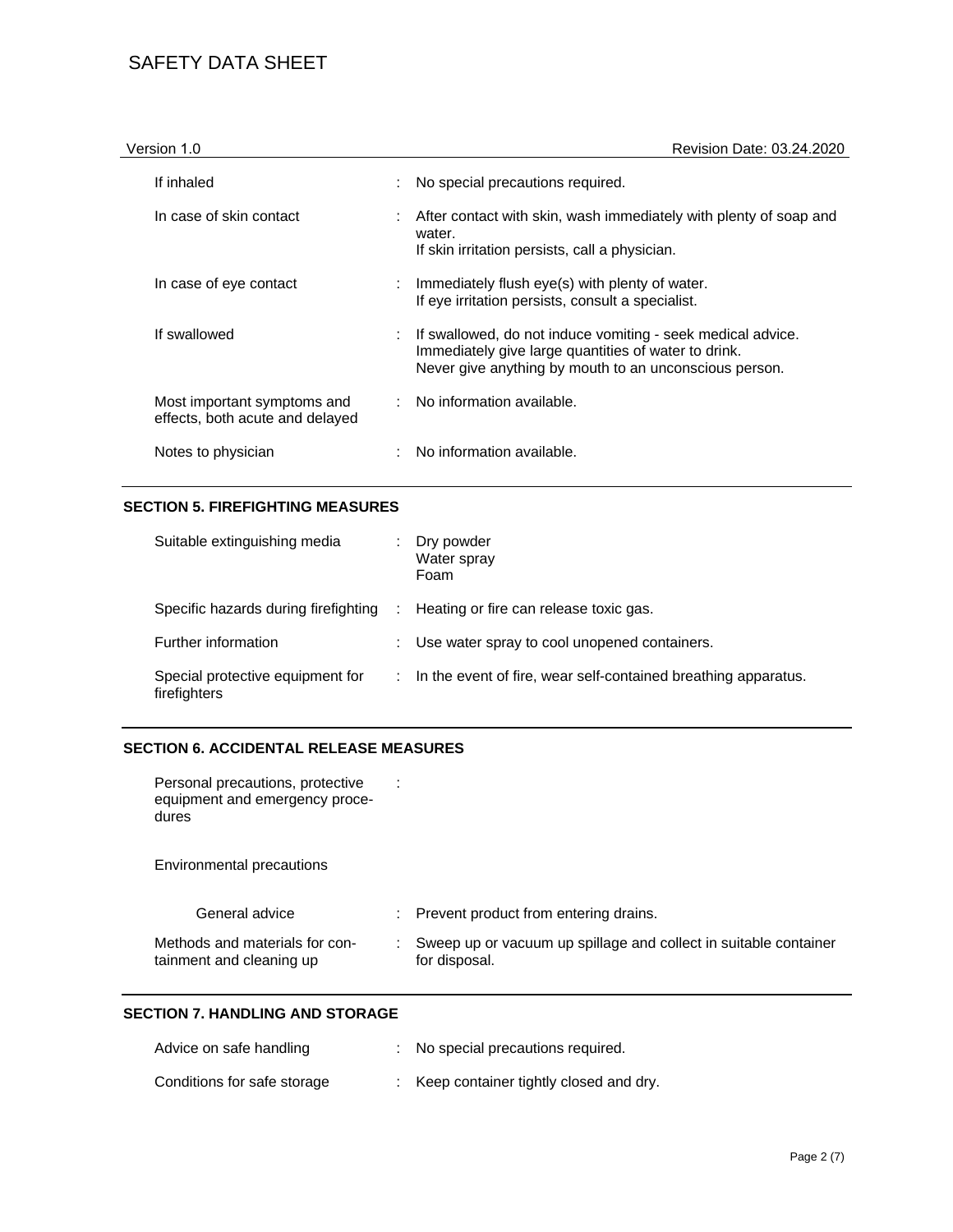### Version 1.0

### **SECTION 8. EXPOSURE CONTROLS/PERSONAL PROTECTION**

# **Components with workplace control parameters** Contains no substances with occupational exposure limit values.

# **Appropriate engineering controls**

| Personal protective equipment<br>Respiratory protection | No personal respiratory protective equipment normally required.                                       |
|---------------------------------------------------------|-------------------------------------------------------------------------------------------------------|
| Hand protection                                         |                                                                                                       |
| <b>Remarks</b>                                          | Handle in accordance with good industrial hygiene and safety<br>practice.                             |
| Eye protection                                          | Handle in accordance with good industrial hygiene and safety<br>practice.                             |
| Skin and body protection                                | No special protective equipment required.                                                             |
| Hygiene measures                                        | : Avoid contact with eyes.<br>Wash hands before breaks and immediately after handling the<br>product. |

### **SECTION 9. PHYSICAL AND CHEMICAL PROPERTIES**

| Appearance                  |    | aqueous solution, sheets, woven fabric |
|-----------------------------|----|----------------------------------------|
| Colour                      |    | colourless                             |
| Odour                       |    | Citrus, Fresh, Eucalyptus, Lavender    |
| Odour Threshold             |    | no data available                      |
| рH                          |    | $10.5 - 12$                            |
| Melting point/range         | t. | not determined                         |
| Boiling point/boiling range | ÷  | not determined                         |
| Flash point                 | t. | $>93.34$ °C                            |
| Evaporation rate            |    | no data available                      |
| Upper explosion limit       |    |                                        |
| Lower explosion limit       |    |                                        |
| Vapour pressure             | t. | no data available                      |
| Relative vapour density     | t. | no data available                      |
| Relative density            | ÷. | no data available                      |
| Solubility(ies)             |    |                                        |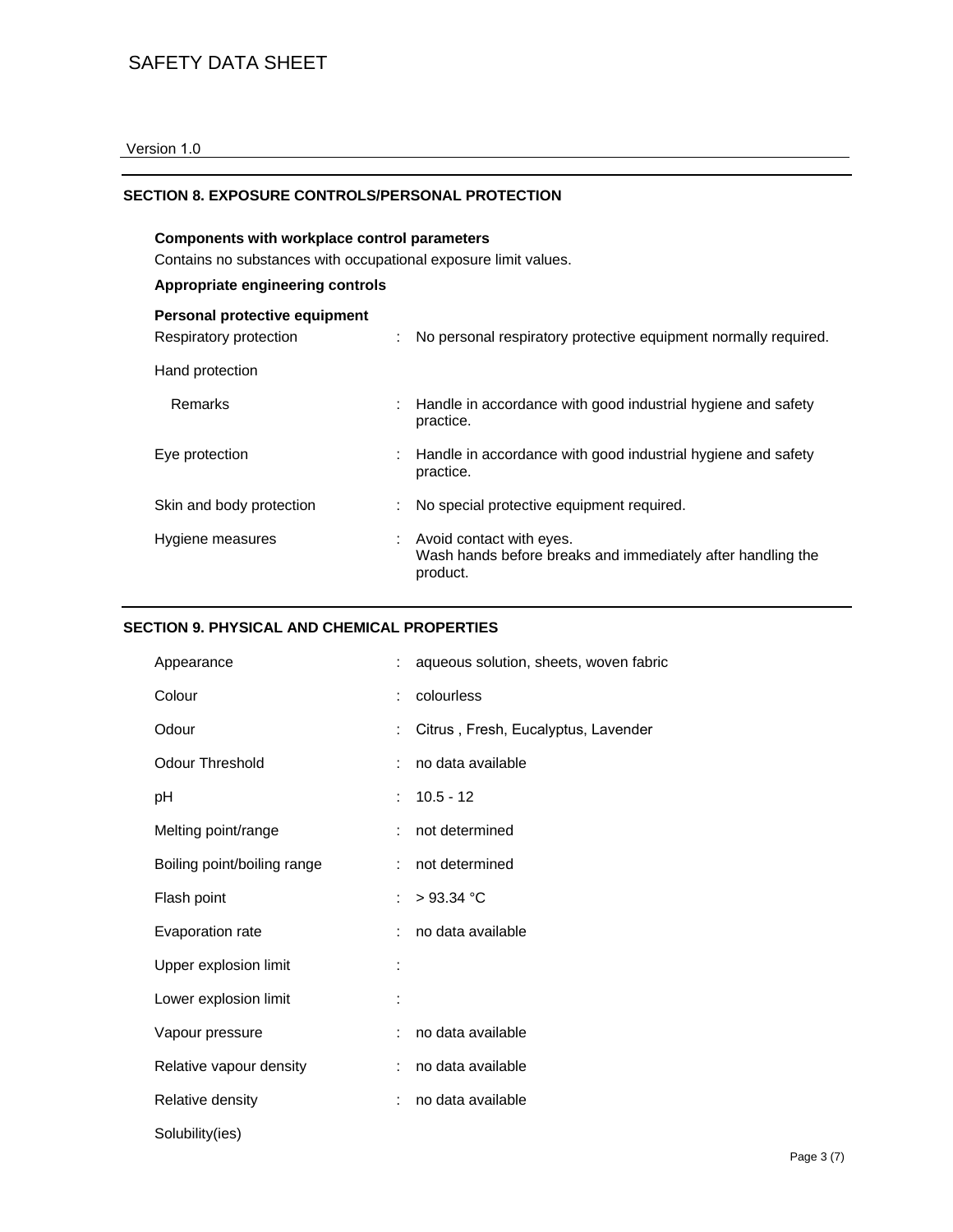### Version 1.0

| Water solubility                           | soluble           |
|--------------------------------------------|-------------------|
| Partition coefficient: n-<br>octanol/water | no data available |
| Auto-ignition temperature                  | no data available |
| Decomposition temperature                  | no data available |
| Viscosity, dynamic                         | ٠<br>٠            |
| Viscosity, kinematic                       | ٠                 |

# **SECTION 10. STABILITY AND REACTIVITY**

| Reactivity                            |    | Stable under recommended storage conditions.                                  |
|---------------------------------------|----|-------------------------------------------------------------------------------|
| Chemical stability                    |    | Stable under normal conditions.                                               |
| Possibility of hazardous reactions    | ÷. | None known. Stable                                                            |
| Conditions to avoid                   |    | None known.                                                                   |
| Incompatible materials                |    | Strong oxidizing agents                                                       |
| Hazardous decomposition prod-<br>ucts |    | Thermal decomposition can lead to release of irritating gases and<br>vapours. |

# **SECTION 11. TOXICOLOGICAL INFORMATION**

| Information on likely routes of<br>exposure | Eyes<br>Skin<br>Ingestion<br>Inhalation                                                                                                                       |
|---------------------------------------------|---------------------------------------------------------------------------------------------------------------------------------------------------------------|
| <b>Skin corrosion/irritation</b>            |                                                                                                                                                               |
| Skin irritation                             | non irritant                                                                                                                                                  |
| Serious eye damage/eye irritation           |                                                                                                                                                               |
| Eye irritation                              | non irritant                                                                                                                                                  |
| Carcinogenicity                             |                                                                                                                                                               |
| <b>IARC</b>                                 | No component of this product present at levels greater than or<br>equal to 0.1% is identified as probable, possible or confirmed<br>human carcinogen by IARC. |
| <b>OSHA</b>                                 | No component of this product present at levels greater than or<br>equal to 0.1% is identified as a carcinogen or potential carcino-<br>gen by OSHA.           |
| <b>NTP</b>                                  | No component of this product present at levels greater than or<br>equal to 0.1% is identified as a known or anticipated carcinogen                            |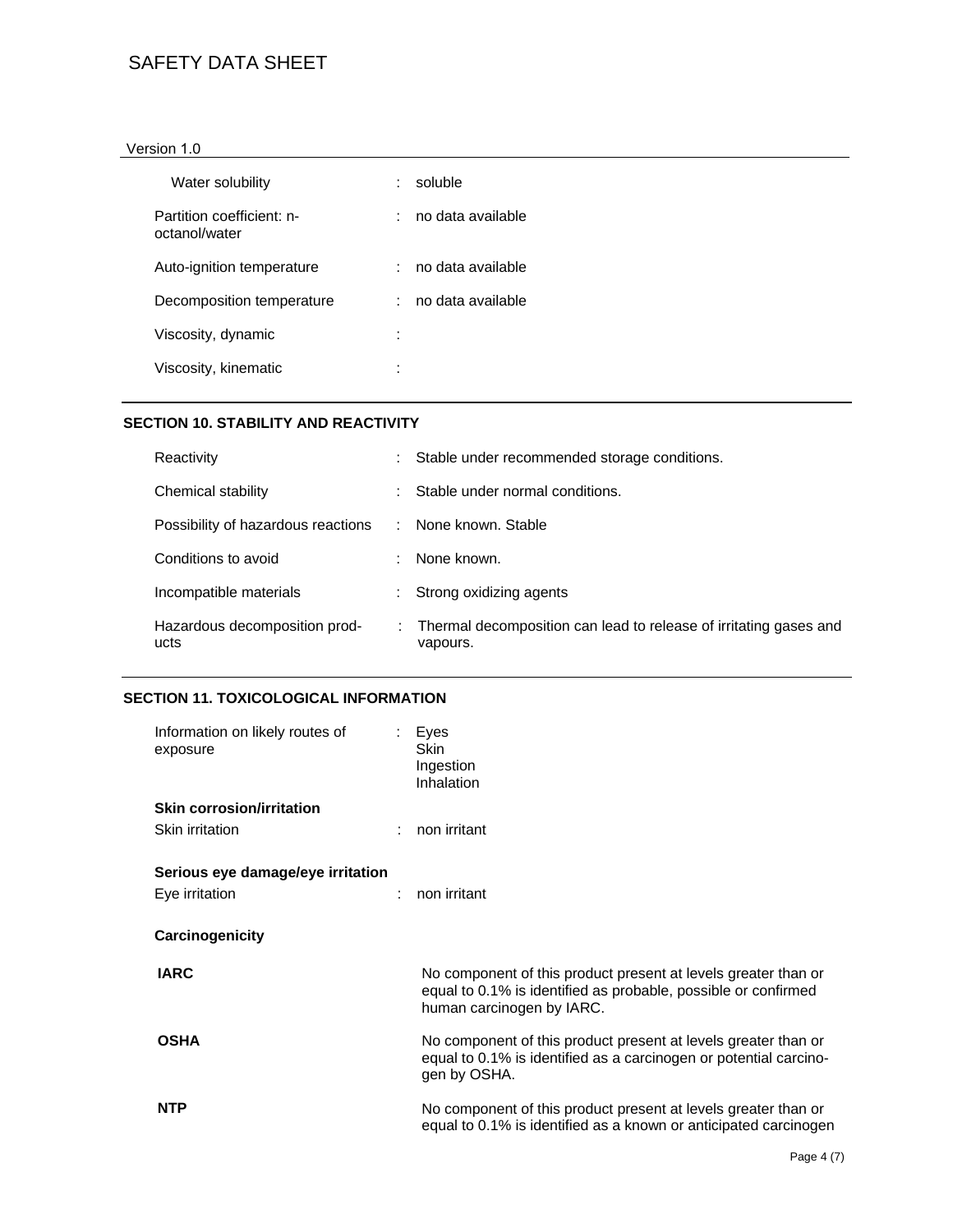by NTP.

**ACGIH** No component of this product present at levels greater than or equal to 0.1% is identified as a carcinogen or potential carcinogen by ACGIH.

### **Further information**

Remarks: Information given is based on data obtained from similar substances.

### **SECTION 12. ECOLOGICAL INFORMATION**

# **Ecotoxicity**  no data available **Persistence and degradability**  no data available **Bioaccumulative potential**  no data available **Mobility in soil**  no data available **Other adverse effects**  Additional ecological information : No data is available on the product itself.

### **SECTION 13. DISPOSAL CONSIDERATIONS**

| <b>Disposal methods</b> |  |
|-------------------------|--|
|-------------------------|--|

Waste from residues : Dispose of in accordance with local regulations.

### **SECTION 14. TRANSPORT INFORMATION**

### **IATA** Not dangerous goods

|      | UN number<br>Proper shipping name<br><b>Transport hazard class</b><br><b>Packing group</b><br><b>Environmental hazards</b> | : Not applicable<br>: Not applicable<br>: Not applicable<br>: Not applicable<br>: no                 |  |
|------|----------------------------------------------------------------------------------------------------------------------------|------------------------------------------------------------------------------------------------------|--|
| IMDG |                                                                                                                            | Not dangerous goods                                                                                  |  |
|      | UN number<br>Proper shipping name<br><b>Transport hazard class</b><br>Packing group<br><b>Environmental hazards</b>        | : Not applicable<br>: Not applicable<br>: Not applicable<br>: Not applicable<br>Marine pollutant: no |  |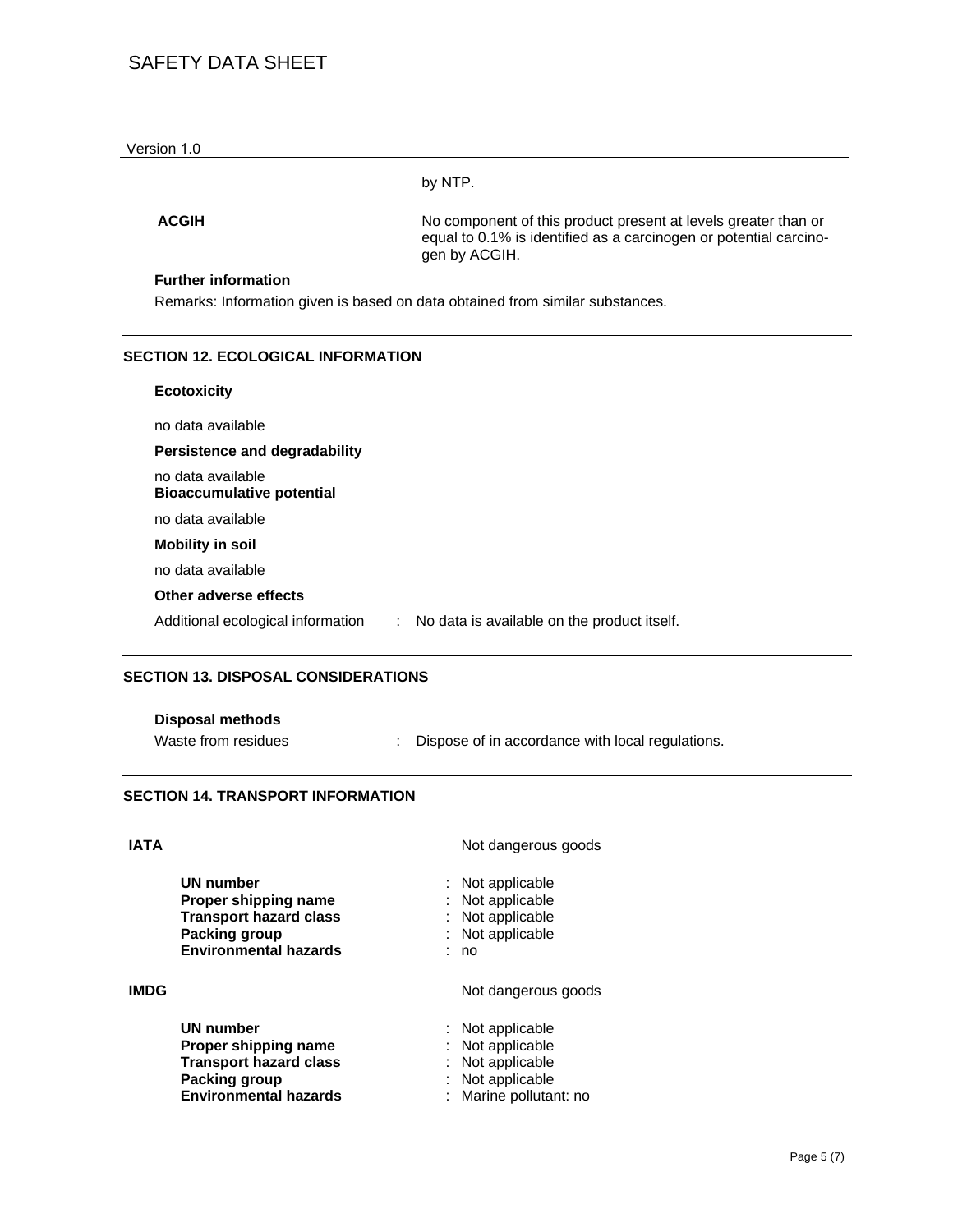#### Version 1.0

| ADR |                                                                                                                            | Not dangerous goods                                                                               |
|-----|----------------------------------------------------------------------------------------------------------------------------|---------------------------------------------------------------------------------------------------|
| RID | <b>UN number</b><br>Proper shipping name<br><b>Transport hazard class</b><br>Packing group<br><b>Environmental hazards</b> | Not applicable<br>Not applicable<br>Not applicable<br>Not applicable<br>no<br>Not dangerous goods |
| DOT | UN number<br>Proper shipping name<br><b>Transport hazard class</b><br><b>Packing group</b><br><b>Environmental hazards</b> | Not applicable<br>Not applicable<br>Not applicable<br>Not applicable<br>no<br>Not dangerous goods |
|     | UN number<br>Proper shipping name<br><b>Transport hazard class</b><br><b>Packing group</b><br><b>Environmental hazards</b> | Not applicable<br>Not applicable<br>Not applicable<br>Not applicable<br>no                        |
| TDG | UN number<br>Proper shipping name<br><b>Transport hazard class</b><br><b>Packing group</b><br><b>Environmental hazards</b> | Not dangerous goods<br>Not applicable<br>Not applicable<br>Not applicable<br>Not applicable<br>no |
|     | <b>Special precautions for user</b>                                                                                        | none                                                                                              |
|     | Transport in bulk according to An-<br>nex II of MARPOL 73/78 and the IBC<br>Code                                           | Not applicable                                                                                    |

#### **SECTION 15. REGULATORY INFORMATION**

**This chemical is a pesticide product registered by the United States Environmental Protection Agency and is subject to certain labeling requirements under federal pesticide law. These requirements differ from the classification criteria and hazard information required for safety data sheets (SDS), and for workplace labels of non-pesticide chemicals.** 

| Signal word       | : CAUTION!                        |
|-------------------|-----------------------------------|
| Hazard statements | : Causes moderate eye irritation. |
| EPA No.           | : 6836-336                        |

**EPCRA - Emergency Planning and Community Right-to-Know Act**